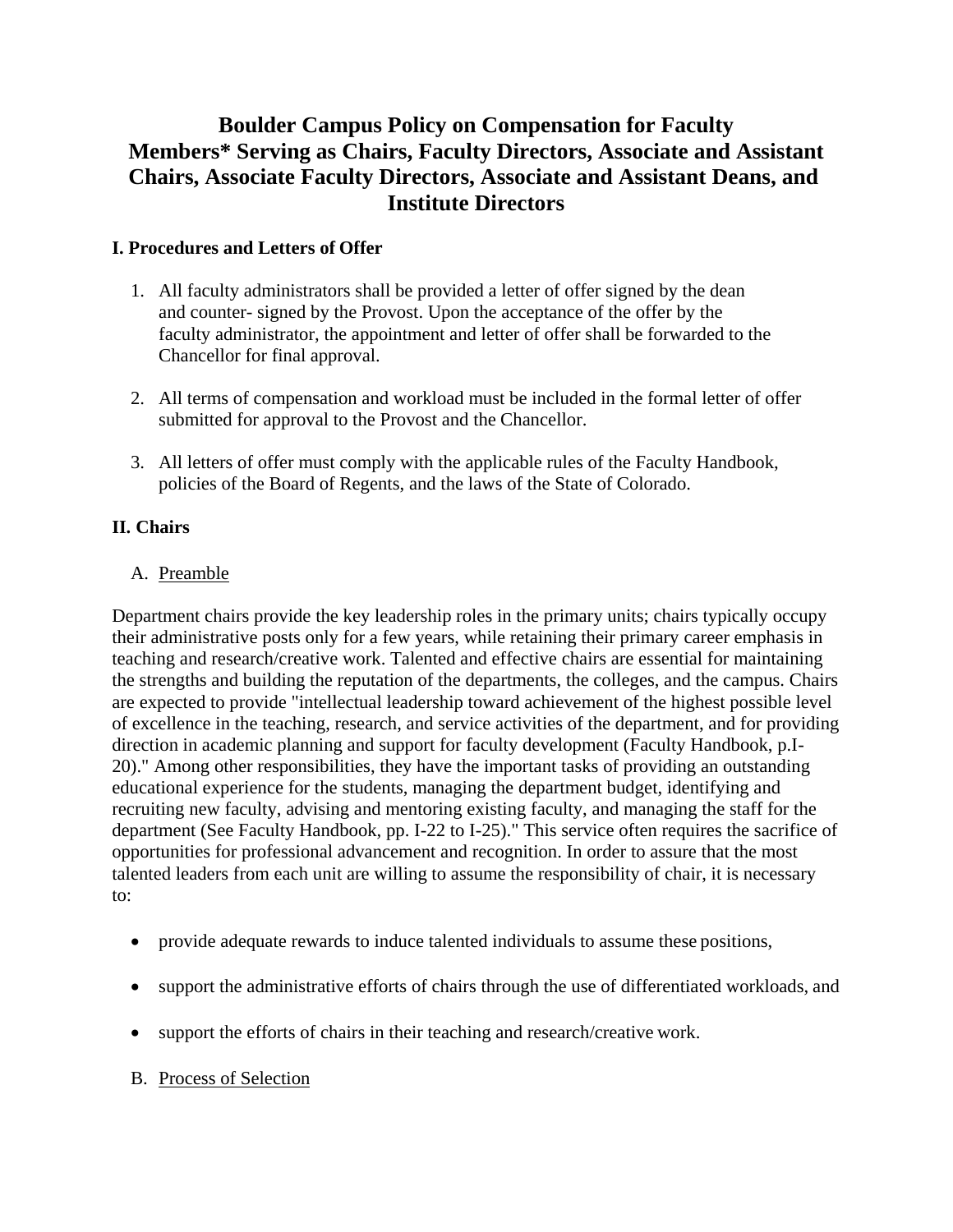All chairs must be selected in compliance with the rules of the Faculty Handbook, including consultation between the dean and the department faculty and a search and nomination process carried out by the department faculty pursuant to department procedures (See Faculty Handbook, p I-25). Chairs normally will be appointed for a four-year term (See Faculty Handbook, p. I-26).

\*Non-faculty who serve in any of these positions are covered by the University's policy for unclassified staff.

Compensation and Workload Guidelines

All Chairs are eligible for a stipend of 21% of the individual's base academic year salary (10% administrative stipend plus 1/9th summer salary) as compensation for performing administrative duties, including those carried out during the summer months. Beginning July 1 of each year, chairs will be compensated  $1/12$ th of the 21% stipend for each month served; if the academic year chair will be unavailable to perform his or her duties during any or a part of the summer months, the dean will make a proportionate monthly adjustment in the chair's compensation and will appoint a summer chair with the appropriate monthly compensation of 1/12th of 21% of the summer chair's academic year base salary. Under no circumstance shall the entire 21% stipend be paid out over the 9-month academic year instead of the 12-month fiscal year. Doing so violates a state fiscal rule which prohibits salary from being paid before it is earned.

In determining the appropriate level of compensation, the dean shall consider a variety of factors including, but not limited to, the complexity of the department, any differentiated workload, and the individual's base salary. (If a prospective chair has a very high base salary, then equitable compensation may be more appropriately set at a fixed amount that is somewhat less than the standard percentage for that department.)

2. As with all faculty, chairs will be reviewed annually by their respective deans for salary increment purposes. The standard weights for evaluating chair performance will be 20% teaching, 20% research, and 60% service.

3. All chairs are eligible for a differentiated workload. A chair's workload may be appropriately adjusted depending on the size, complexity, and staff support of the unit.

4. Eligibility for sabbaticals shall be the same as for other faculty.

#### **III. Faculty Directors**

Faculty members appointed to administer and direct academic programs comparable to those of academic departments will be appointed to the position of faculty director or associate faculty director. The faculty director is the principal officer of the program and is responsible, in accordance with the Laws of the Regents, the policies of the University, and the rules of the college/school and program, for the effective and efficient administration of the program. The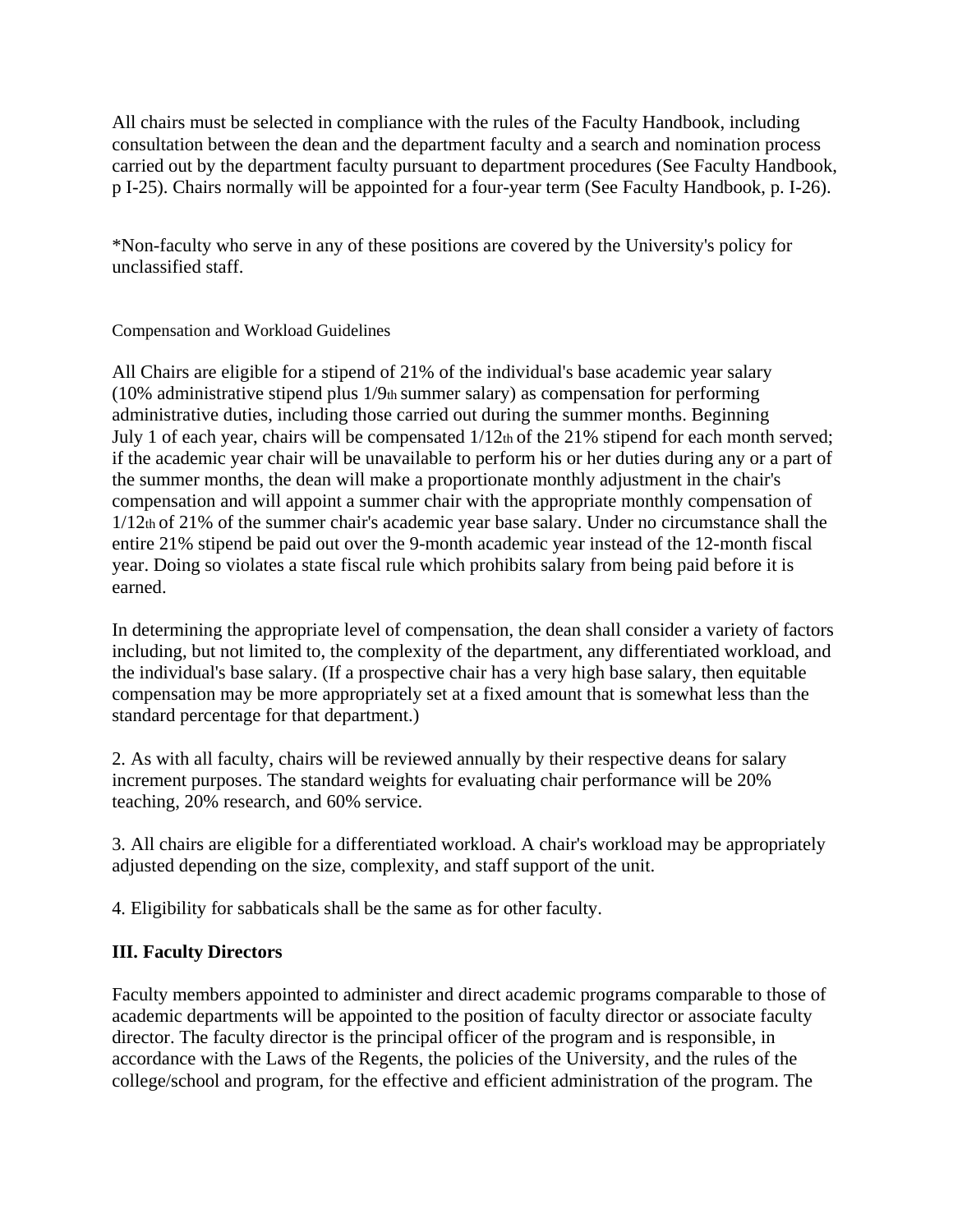faculty director also has the responsibility for providing intellectual leadership towards achievement of the highest possible level of excellence in the teaching, research, and service activities of the program, as appropriate, and for providing direction in academic planning and support for faculty development. The title of faculty director or associate faculty director is distinguished from the title of director, which is approved only for exempt professional positions and requires the provision of certain benefits, such as paid annual leave. The position of faculty director allows the campus to provide to directors of academic programs the same appointment and benefits packages that department chairs receive.

All faculty directors are eligible for a stipend of 21% of the individual's base academic year salary (10% administrative stipend plus 1/9th summer salary) as compensation for performing administrative duties, including those carried out during the summer months. Beginning July 1 of each year, faculty directors will be compensated  $1/12$ th of the 21% stipend for each month served; if the academic year faculty director will be unavailable to perform his or her duties during any or a part of the summer months, the dean will make a proportionate monthly adjustment in the faculty director's compensation and will appoint a summer faculty director with the appropriate monthly compensation of  $1/12<sub>th</sub>$  of 21% of the summer faculty directors academic year base salary.

In determining the appropriate level of compensation, the dean shall consider a variety of factors including, but not limited to, the complexity of the program, any differentiated workload, and the individual's base salary. (If a prospective faculty director has a very high base salary, then equitable compensation may be more appropriately set at a fixed amount that is somewhat less than the standard percentage for that program.)

2. As with all faculty, faculty directors will be reviewed annually by their respective deans for salary increment purposes. The standard weights for evaluating faculty director performance will be 20% teaching, 20% research, and 60% service.

3. All faculty directors are eligible for a differentiated workload. A faculty director's workload may be appropriately adjusted depending on the size, complexity, and staff support of the unit.

4. Eligibility for sabbaticals shall be the same as for other faculty.

#### **IV. Associate and Assistant Chairs**

Associate and assistant chairs may discharge their duties without differentiation of workload or stipend whenever the duties reasonably can be defined with the 20% service allocation that applies to all faculty members. When the allocation of effort to an associate or assistant chair exceeds 20%, the dean may approve a differentiated workload and/or administrative stipend. The administrative stipend for associate and assistant chairs may not exceed 2.5% of the individual's academic year salary. In determining the appropriate level of compensation, the dean shall consider a variety of factors including, but not limited to, the complexity of the department, the complexity of the individual's work assignment, the individual's base salary, and a differentiated workload. Associate and assistant chairs shall be appointed for the academic year and may be reappointed following the normal annual review of their performance for salary increment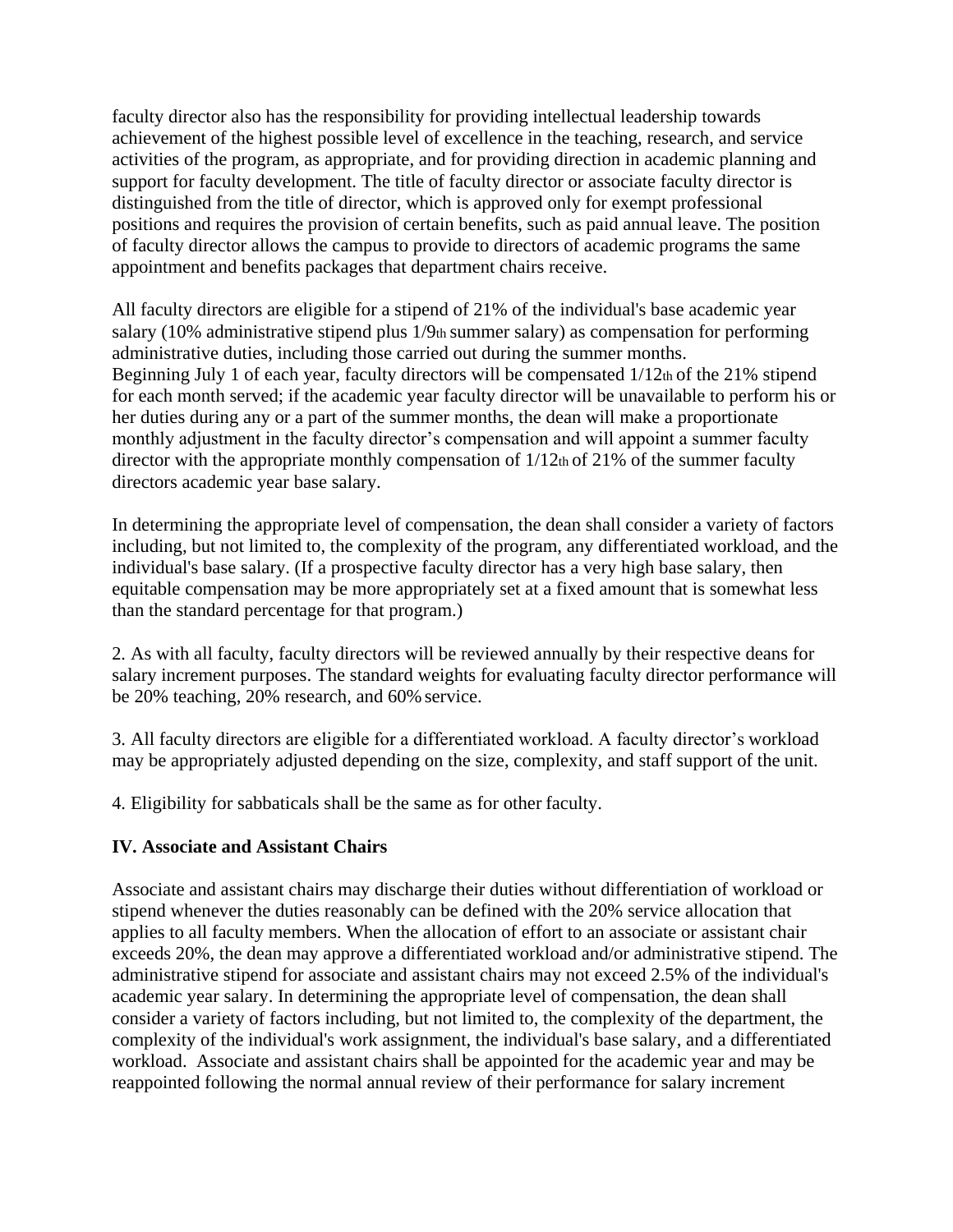purposes. No unit may have more than two associate and/or assistant chairs.

#### **V. Associate Faculty Directors**

All Associate Faculty Directors are eligible for a stipend of up to 2.5% of their academic year salary depending on their workload formula.

#### **VI. Associate and Assistant Deans**

As with chairs, faculty members who serve as associate and assistant deans (AADs) provide essential leadership and administrative services for their school and colleges. Such service also involves comparable sacrifices of professional advancement and recognition.

The roles and responsibilities of AADs vary widely among the schools and colleges in accordance with their differences in size, complexity, and program characteristics. In those schools and colleges with departments and chairs, for instance, the criteria for and work of the AADs may be quite different from those where budgets, staffing, and curricular matters are more centralized. In some school and colleges, AADs are appointed for limited terms as faculty associates; in others, the AADs are expected to serve for long terms in those capacities; in yet others, both models apply.

Deans must have considerable flexibility in making AAD appointments so as to accommodate these differences. Therefore, compensation and other appointment terms will be flexible and commensurate with the nature of the workload. Elements of AAD compensation may include a differentiated workload and an administrative stipend of up to 32% of the individual's base academic year salary (10% plus 2/9ths of academic year salary). As with all faculty, AADs will be reviewed annually by their respective deans for salary increment purposes

#### **VII. Institute Directors**

#### A. Preamble

Institute directors provide both intellectual and administrative leadership for the interdisciplinary research institutes. With one exception, \* institute directors are expected to serve for relatively long terms in their administrative capacity. The responsibilities of directors include budgetary planning and management, recruitment and retention of faculty (frequently in collaboration with several different departments), and managing space and resources. In addition, the interdisciplinary nature of the institutes requires that the director understand and appreciate scholarship from a variety of disciplines, and be able to motivate and support interdisciplinary research. Directors also must be able to work constructively and efficiently with the chairs of cooperating departments. Directors deal with complex personnel issues involving "soft-money" employees at multiple levels who are essential to their programs, and must also relate effectively to managers of external programs and agencies which provide funding crucial to the survival of the institutes' missions.